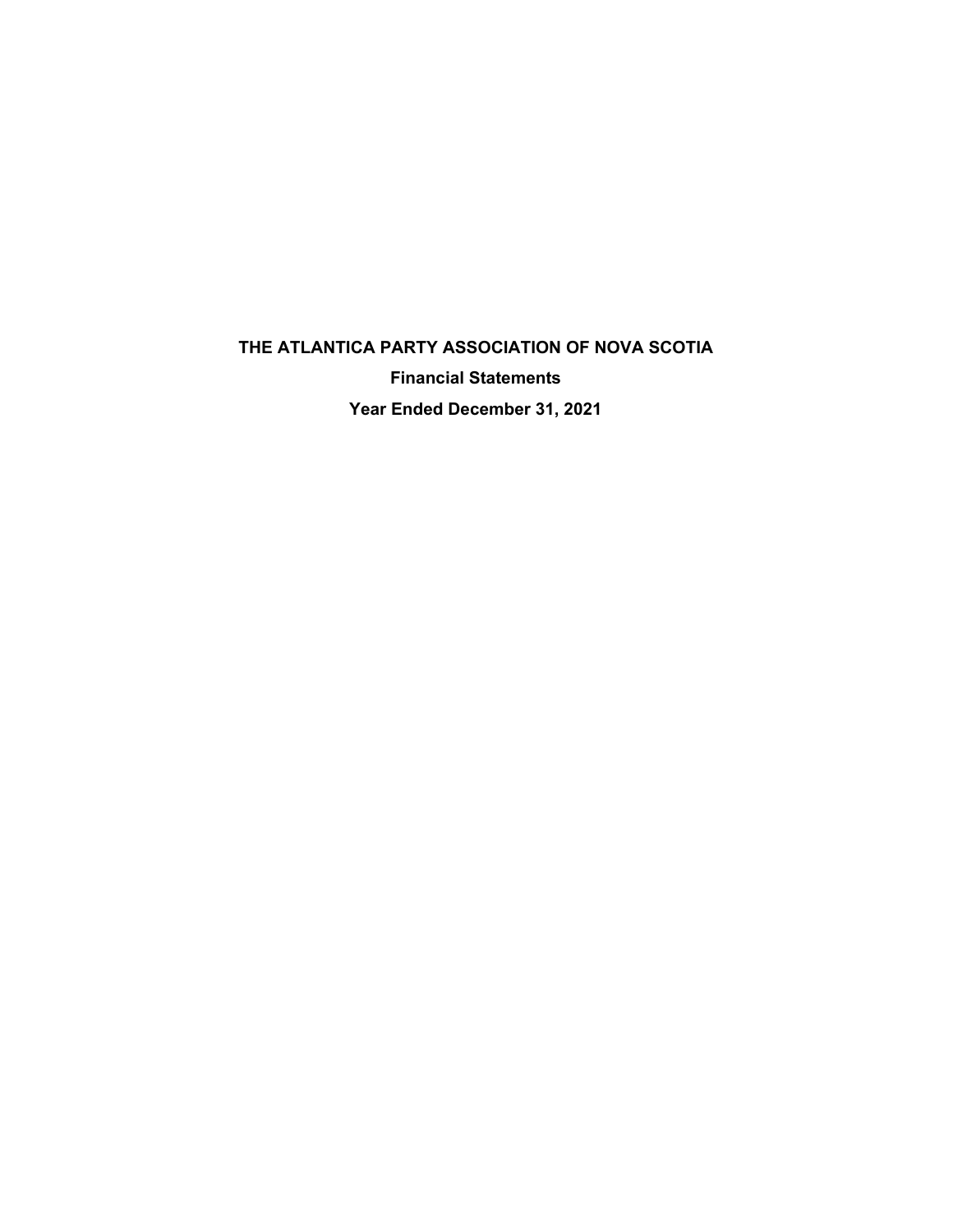# **THE ATLANTICA PARTY ASSOCIATION OF NOVA SCOTIA Index to Financial Statements Year Ended December 31, 2021**

| <b>INDEPENDENT AUDITOR'S REPORT</b>            | $1 - 3$ |
|------------------------------------------------|---------|
| FINANCIAL STATEMENTS                           |         |
| <b>Statement of Financial Position</b>         | 4       |
| <b>Statement of Receipts and Disbursements</b> | 5       |
| Statement of Changes in Net Assets             | 6       |
| <b>Statement of Cash Flows</b>                 |         |
| <b>Notes to Financial Statements</b>           | $8 - 9$ |

Page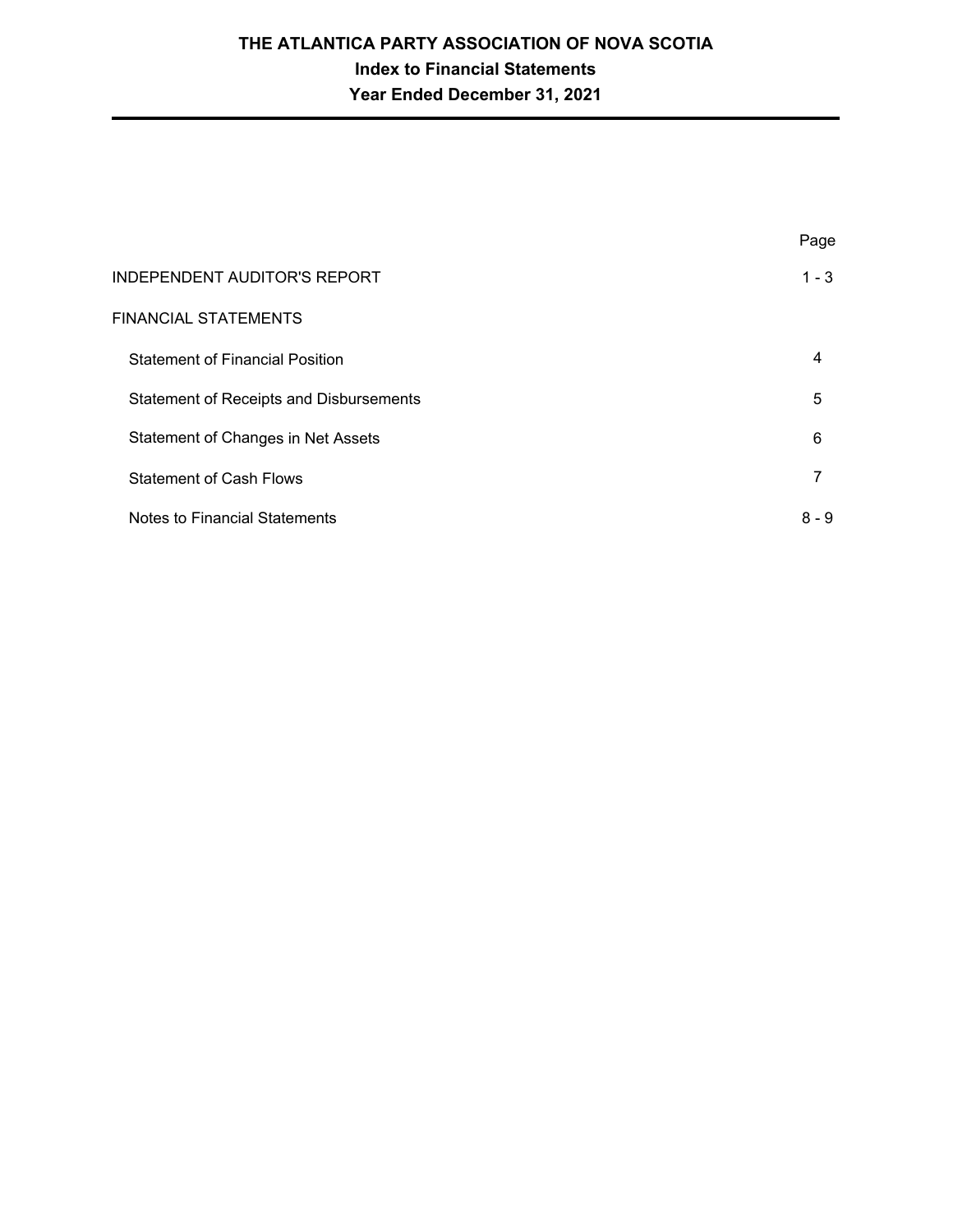

#### PROFESSIONAL STRENTH **PERSONAL SERVICE** PRACTICAL SOLUTIONS

**Etter MacLeod** & Associates Inc.

5625 Drummond Court Halifax, NS B3K 3Z3

Mr. David L. Etter FCPA, FCGA Tel: (902) 456-1031 david@davidetter.ca

Mr. Andrew G. Macleod CPA, CGA Tel: (902) 497-1494 andrew@ettermacleod.ca

Independent Member Firm of Porter Hétu International

#### **Member Offices**

Nova Scotia Bedford, NS Dartmouth, NS Halifax, NS

#### Canada

Newfoundland New Brunswick Nova Scotia Quebec Ontario Manitoba Alberta British Columbia

#### **International**

Lebanon SFAI (125 member firms)

## **INDEPENDENT AUDITOR'S REPORT**

To the Directors of THE ATLANTICA PARTY ASSOCIATION OF NOVA **SCOTIA** 

#### **Qualified Opinion**

We have audited the financial statements of THE ATLANTICA PARTY ASSOCIATION OF NOVA SCOTIA (the association), which comprise the statement of financial position as at December 31, 2021, and the statements of receipts and disbursements, changes in net assets and cash flows for the year then ended, and notes to the financial statements, including a summary of significant accounting policies.

In our opinion, except for the possible effects of the matter described in the Basis for Qualified Opinion section of our report, the accompanying financial statements present fairly, in all material respects, the financial position of the association as at December 31, 2021, and the results of its operations and cash flows for the year then ended in accordance with Canadian accounting standards for not-for-profit organizations (ASNPO).

#### **Basis for Qualified Opinion**

In common with many not-for-profit organizations, the association derives revenue from fundraising activities the completeness of which is not susceptible to satisfactory audit verification. Accordingly, verification of these revenues was limited to the amounts recorded in the records of the association. Therefore, we were not able to determine whether any adjustments might be necessary to fundraising revenue, excess of revenues over expenses, and cash flows from operations for the year ended December 31, 2021, current assets and net assets as at December 31, 2021. Our audit opinion on the financial statements for the year ended December 31, 2020 was modified accordingly because of the possible effects of this limitation of scope.

We conducted our audit in accordance with Canadian generally accepted auditing standards. Our responsibilities under those standards are further described in the Auditor's Responsibilities for the Audit of the Financial Statements section of our report. We are independent of the association in accordance with ethical requirements that are relevant to our audit of the financial statements in Canada, and we have fulfilled our other ethical responsibilities in accordance with these requirements. We believe that the audit evidence we have obtained is sufficient and appropriate to provide a basis for our qualified audit opinion.

*(continues)*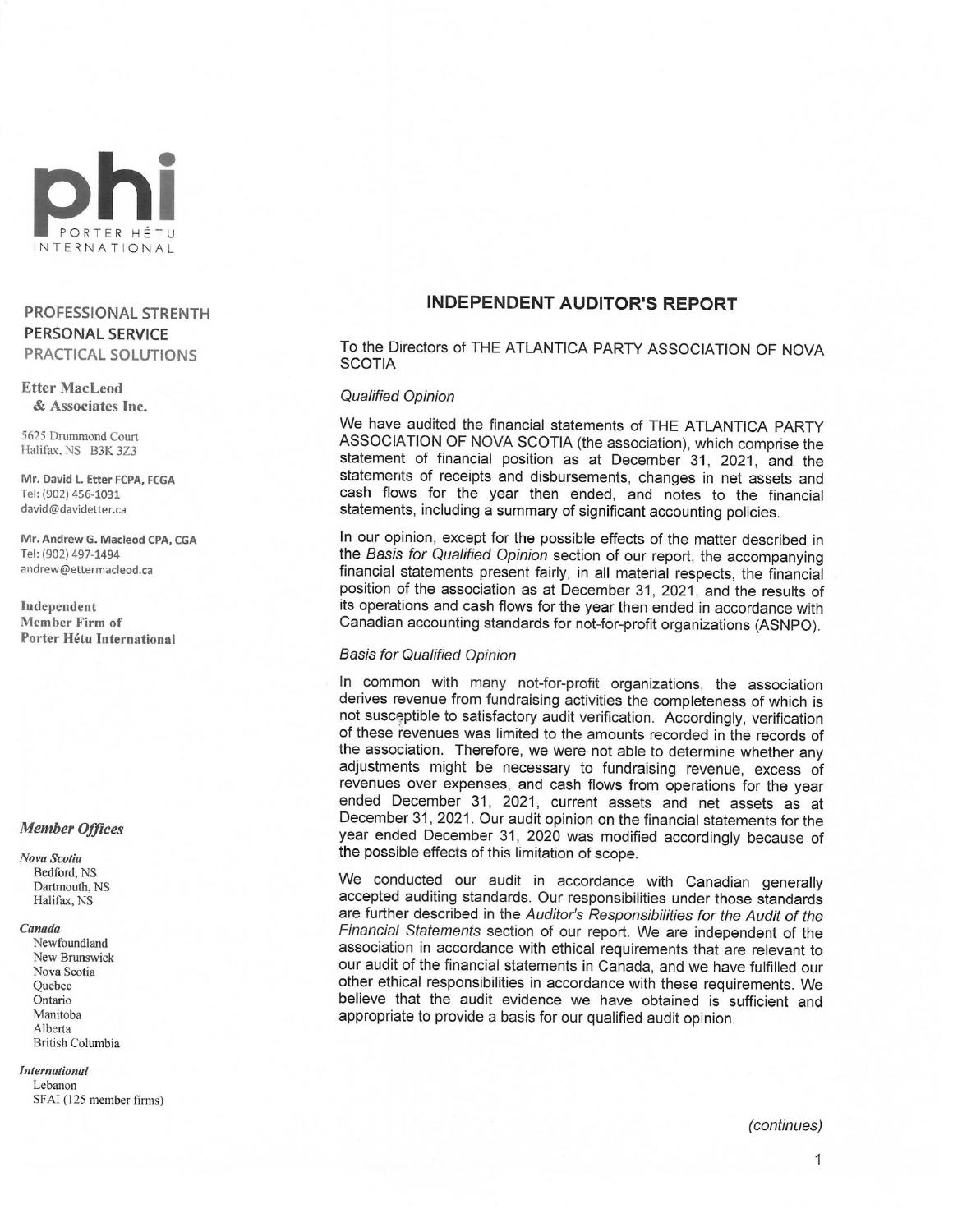Independent Auditor's Report to the Directors of THE ATLANTICA PARTY ASSOCIATION OF NOVA SCOTIA *(continued)*

### *Responsibilities of Management and Those Charged with Governance for the Financial Statements*

Management is responsible for the preparation and fair presentation of the financial statements in accordance with ASNPO, and for such internal control as management determines is necessary to enable the preparation of financial statements that are free from material misstatement, whether due to fraud or error.

In preparing the financial statements, management is responsible for assessing the association's ability to continue as a going concern, disclosing, as applicable, matters related to going concern and using the going concern basis of accounting unless management either intends to liquidate the association or to cease operations, or has no realistic alternative but to do so.

Those charged with governance are responsible for overseeing the association's financial reporting process.

#### *Auditor's Responsibilities for the Audit of the Financial Statements*

Our objectives are to obtain reasonable assurance about whether the financial statements as a whole are free from material misstatement, whether due to fraud or error, and to issue an auditor's report that includes our opinion. Reasonable assurance is a high level of assurance, but is not a guarantee that an audit conducted in accordance with Canadian generally accepted auditing standards will always detect a material misstatement when it exists. Misstatements can arise from fraud or error and are considered material if, individually or in the aggregate, they could reasonably be expected to influence the economic decisions of users taken on the basis of these financial statements.

As part of an audit in accordance with Canadian generally accepted auditing standards, we exercise professional judgment and maintain professional skepticism throughout the audit. We also:

- Identify and assess the risks of material misstatement of the financial statements, whether due to fraud or error, design and perform audit procedures responsive to those risks, and obtain audit evidence that is sufficient and appropriate to provide a basis for our opinion. The risk of not detecting a material misstatement resulting from fraud is higher than for one resulting from error, as fraud may involve collusion, forgery, intentional omissions, misrepresentations, or the override of internal control.
- Obtain an understanding of internal control relevant to the audit in order to design audit procedures that are appropriate in the circumstances, but not for the purpose of expressing an opinion on the effectiveness of the association's internal control.
- Evaluate the appropriateness of accounting policies used and the reasonableness of accounting estimates and related disclosures made by management.
- Conclude on the appropriateness of management's use of the going concern basis of accounting and, based on the audit evidence obtained, whether a material uncertainty exists related to events or conditions that may cast significant doubt on the association's ability to continue as a going concern. If we conclude that a material uncertainty exists, we are required to draw attention in our auditor's report to the related disclosures in the financial statements or, if such disclosures are inadequate, to modify our opinion. Our conclusions are based on the audit evidence obtained up to the date of our auditor's report. However, future events or conditions may cause the association to cease to continue as a going concern.
- Evaluate the overall presentation, structure and content of the financial statements, including the disclosures, and whether the financial statements represent the underlying transactions and events in a manner that achieves fair presentation.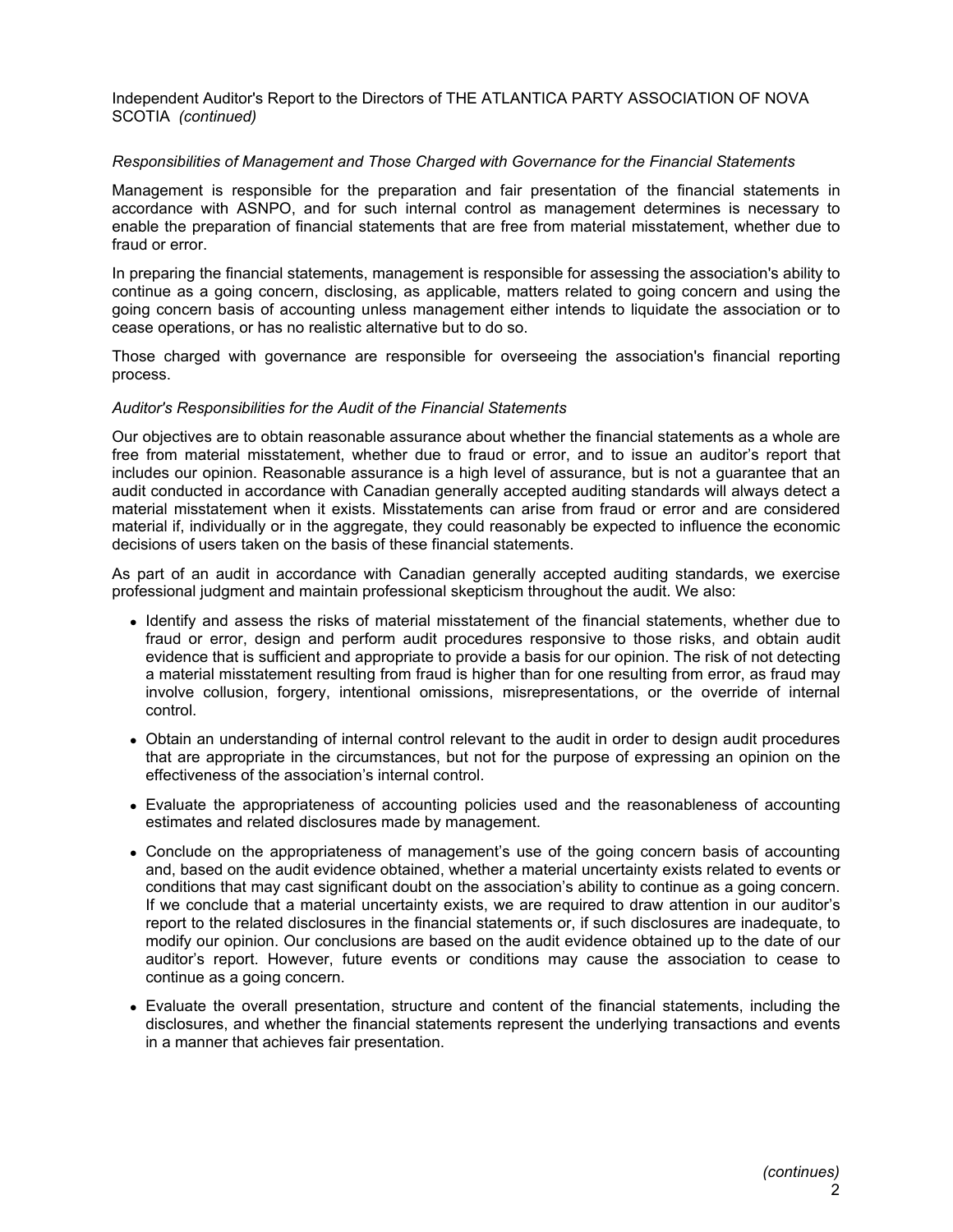Independent Auditor's Report to the Directors of THE ATLANTICA PARTY ASSOCIATION OF NOVA SCOTIA *(continued)*

We communicate with those charged with governance regarding, among other matters, the planned scope and timing of the audit and significant audit findings, including any significant deficiencies in internal control that we identify during our audit.

Etter MacLeod & Associates Anc.

Halifax, Nova Scotia

May 17, 2022 2008 CHARTERED PROFESSIONAL ACCOUNTANTS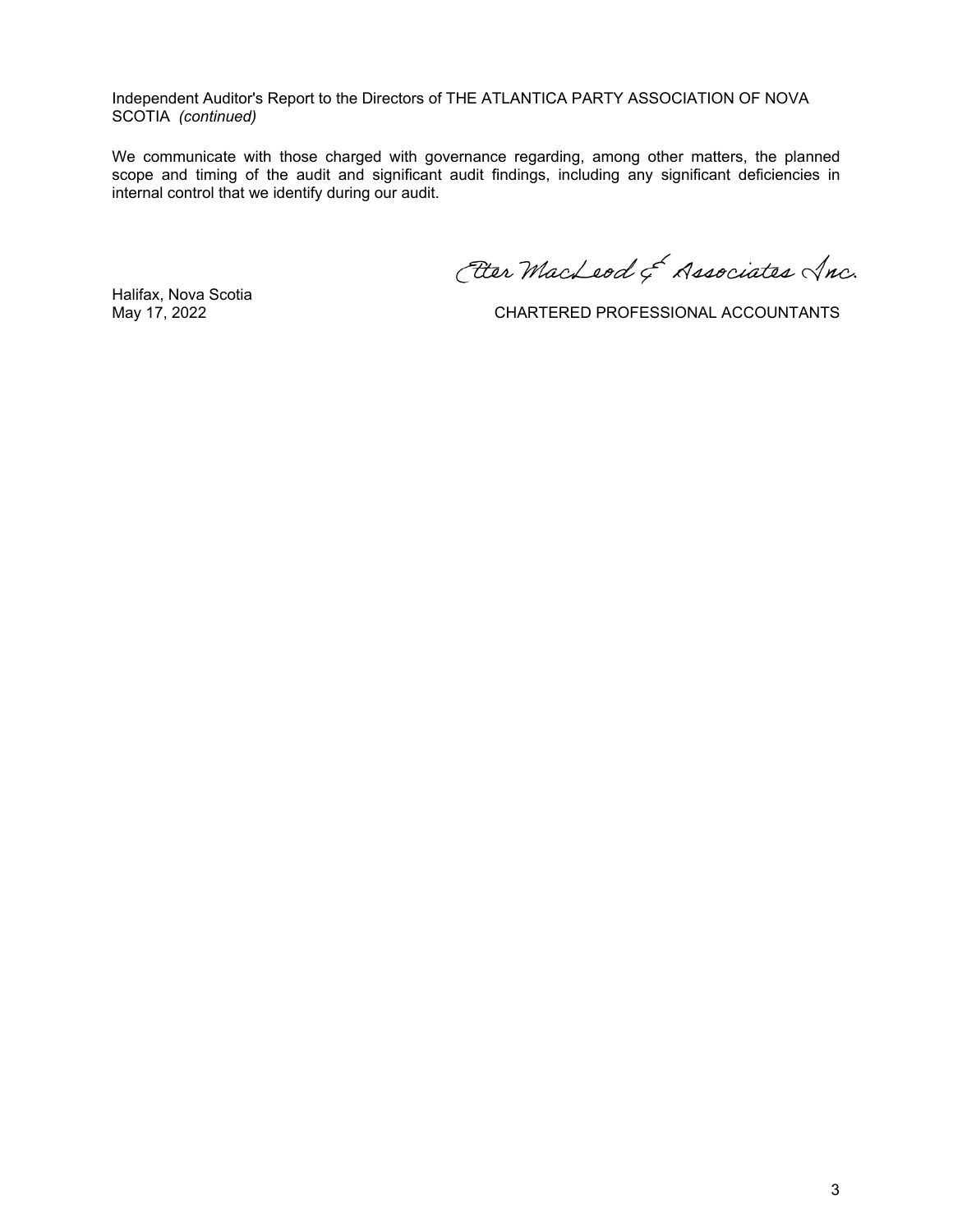# **THE ATLANTICA PARTY ASSOCIATION OF NOVA SCOTIA**

## **Statement of Financial Position**

**December 31, 2021**

|                                   | 2021<br>\$ | 2020<br>(Revised)<br>\$ |
|-----------------------------------|------------|-------------------------|
|                                   |            |                         |
|                                   |            |                         |
| <b>ASSETS</b>                     |            |                         |
| <b>CURRENT</b>                    |            |                         |
| Cash                              | 6,121      | 2,922                   |
| Term deposits                     | 514        | 512                     |
| Donations receivable              |            | 1,969                   |
| Inventory                         | 550        | 551                     |
|                                   | 7,185      | 5,954                   |
| <b>LIABILITIES AND NET ASSETS</b> |            |                         |
| <b>CURRENT</b>                    |            |                         |
| Due to current & former directors | 2,089      | 7,563                   |
| <b>NET ASSETS</b>                 | 5,096      | (1,609)                 |
| <b>LIABILITIES AND NET ASSETS</b> | 7,185      | 5,954                   |

# **ON BEHALF OF THE BOARD**

\_\_\_\_\_\_\_\_\_\_\_\_\_\_\_\_\_\_\_\_\_\_\_\_\_\_\_\_\_ *Director*  \_\_\_\_\_\_\_\_\_\_\_\_\_\_\_\_\_\_\_\_\_\_\_\_\_\_\_\_\_ *Director* 

See notes to financial statements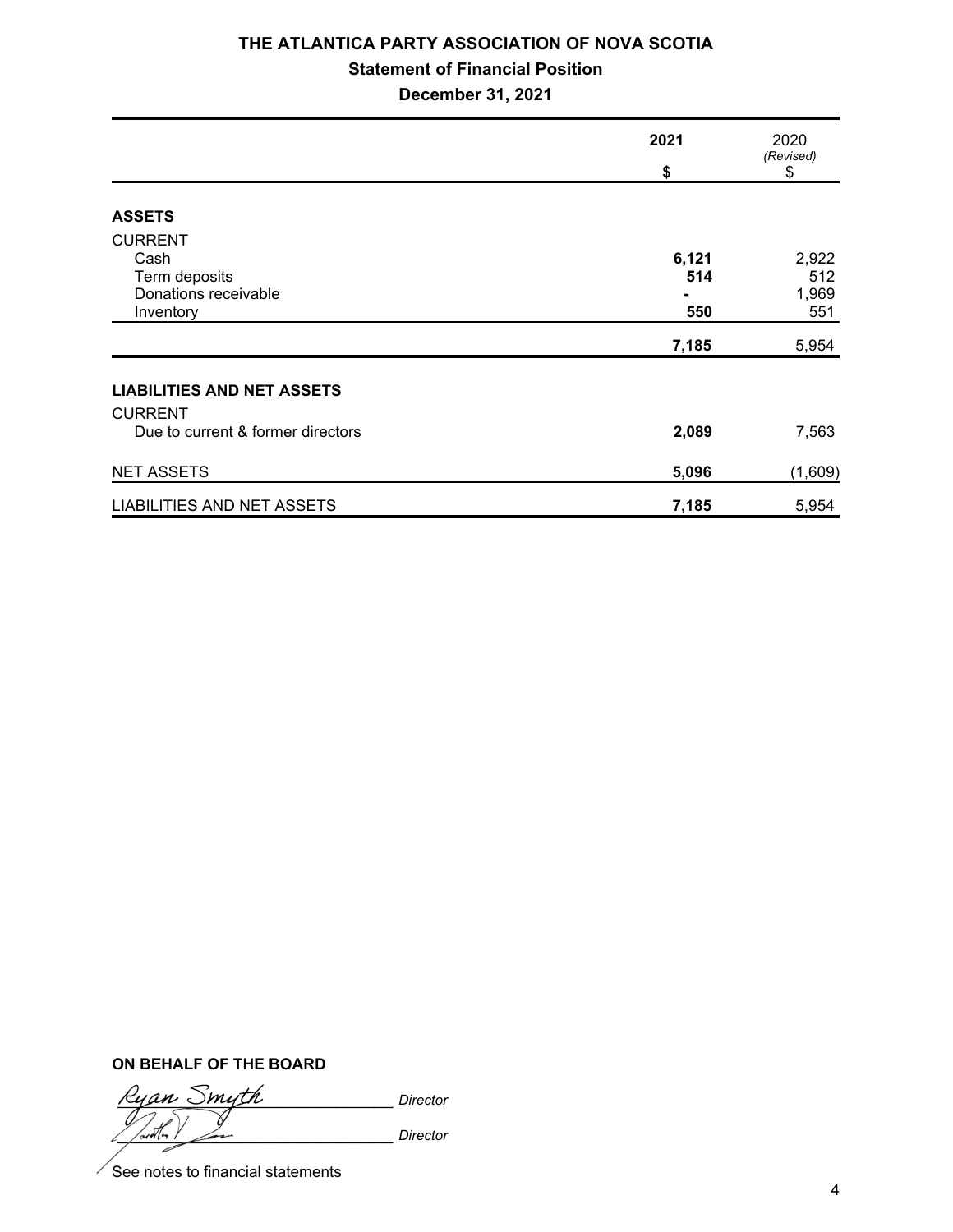# **THE ATLANTICA PARTY ASSOCIATION OF NOVA SCOTIA**

**Statement of Receipts and Disbursements**

**Year Ended December 31, 2021**

|                                                   | 2021         | 2020<br>(Revised) |
|---------------------------------------------------|--------------|-------------------|
|                                                   | \$           | \$                |
|                                                   |              |                   |
| <b>RECEIPTS</b>                                   |              |                   |
| Donations                                         | 6,881        | 8,916             |
| Province of Nova Scotia                           | 2,900        | 2,382             |
| Membership fees                                   | 260          | 35                |
| Campaign                                          |              | 1,070             |
|                                                   | 10,041       | 12,403            |
| <b>DISBURSEMENTS</b>                              |              |                   |
| Advertising and promotion                         | 23           | 1,006             |
| Business taxes, licenses and memberships          |              | 93                |
| Interest and bank charges                         | 305          | 159               |
| Meals and entertainment                           | $\mathbf{2}$ | 528               |
| Office                                            | 794          | 1,505             |
| Professional fees                                 | 2,214        | 1,263             |
| Travel                                            |              | 16                |
|                                                   | 3,338        | 4,570             |
| <b>EXCESS OF RECEIPTS OVER DISBURSEMENTS FROM</b> |              |                   |
| <b>OPERATIONS</b>                                 | 6,703        | 7,833             |
| <b>OTHER INCOME</b>                               |              |                   |
| Interest income                                   | $\mathbf{2}$ | 12                |
| <b>EXCESS OF RECEIPTS OVER DISBURSEMENTS</b>      | 6,705        | 7,845             |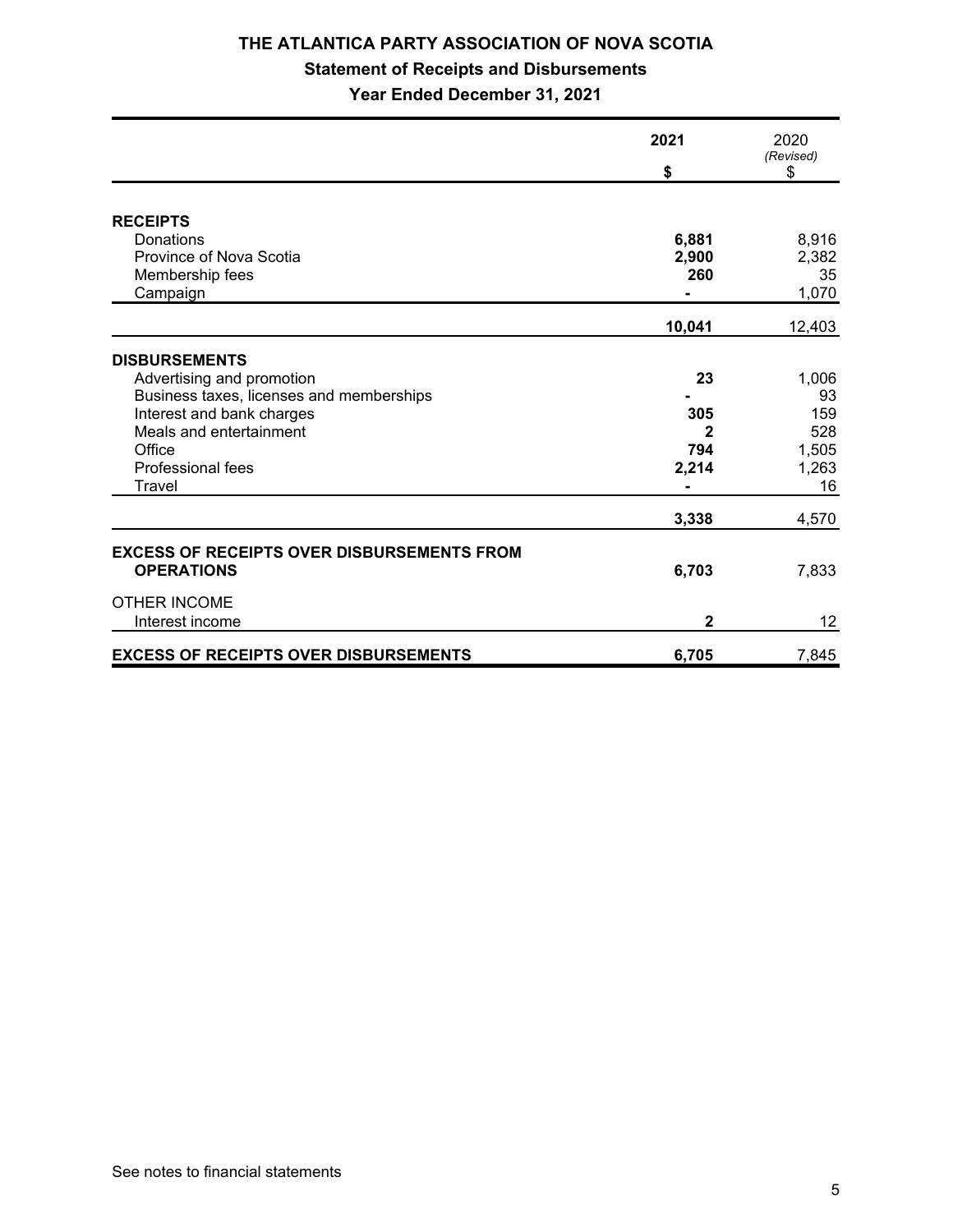# **THE ATLANTICA PARTY ASSOCIATION OF NOVA SCOTIA Statement of Changes in Net Assets Year Ended December 31, 2021**

|                                                                                | 2021             | 2020<br>(Revised) |
|--------------------------------------------------------------------------------|------------------|-------------------|
| <b>NET ASSETS - BEGINNING OF YEAR</b><br>EXCESS OF RECEIPTS OVER DISBURSEMENTS | (1,609)<br>6,705 | (9, 454)<br>7,845 |
| <b>NET ASSETS - END OF YEAR</b>                                                | 5,096            | (1,609)           |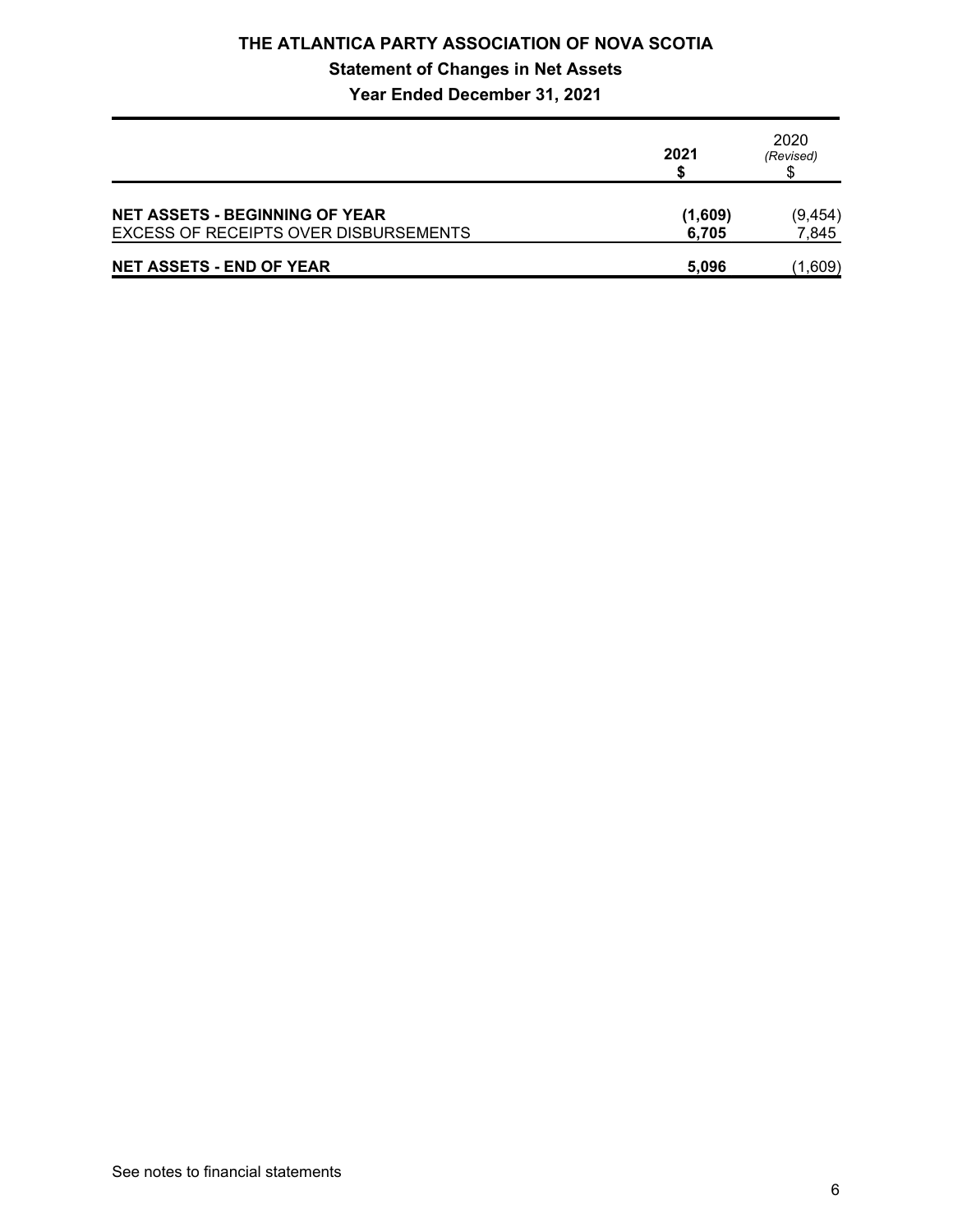# **THE ATLANTICA PARTY ASSOCIATION OF NOVA SCOTIA Statement of Cash Flows**

## **Year Ended December 31, 2021**

|                                                                      | 2021         | 2020                |
|----------------------------------------------------------------------|--------------|---------------------|
|                                                                      | \$           | (Revised)<br>\$     |
|                                                                      |              |                     |
| <b>OPERATING ACTIVITIES</b><br>Excess of receipts over disbursements | 6,705        | 7,845               |
| Changes in non-cash working capital:                                 |              |                     |
| Accounts receivable<br>Accounts payable                              | 1,970        | (1,970)<br>(1, 951) |
|                                                                      | 1,970        | (3,921)             |
| Cash flow from operating activities                                  | 8,675        | 3,924               |
| <b>FINANCING ACTIVITY</b><br>Advances to directors                   | (5, 474)     | (1, 292)            |
| <b>INCREASE IN CASH FLOW</b>                                         | 3,201        | 2,632               |
| Cash - beginning of year                                             | 3,434        | 802                 |
| <b>CASH - END OF YEAR</b>                                            | 6,635        | 3,434               |
| <b>CASH CONSISTS OF:</b><br>Cash<br>Term deposits                    | 6,121<br>514 | 2,922<br>512        |
|                                                                      | 6,635        | 3,434               |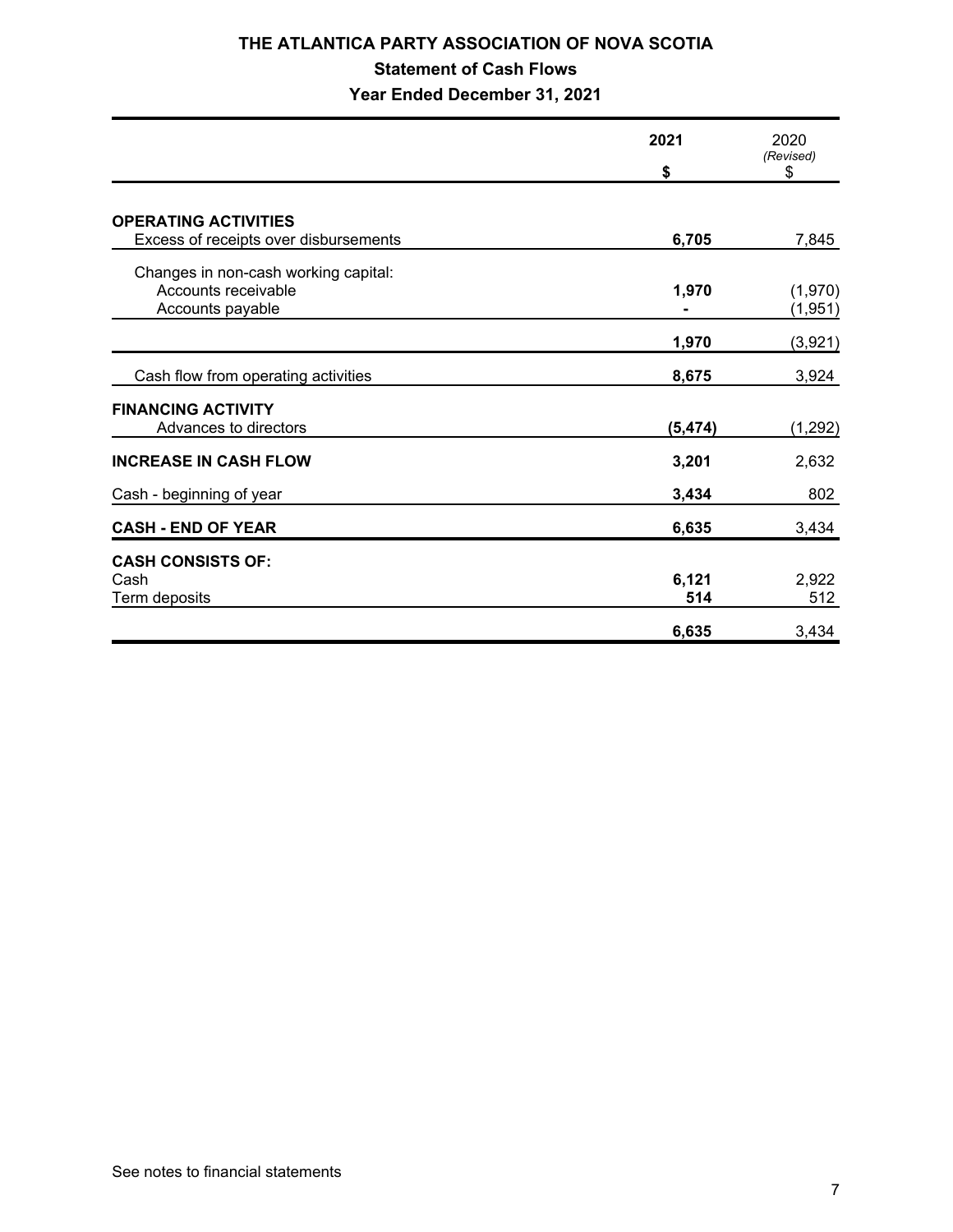### **1. PURPOSE OF THE ASSOCIATION**

The association operates to provide candidates for election as members of the House of Assembly and secure responsible government in Nova Scotia. The association is a not for profit organization under section 149.1 (1) of the Income Tax Act, and as such is exempt from tax.

### **2. BASIS OF PRESENTATION**

The financial statements were prepared in accordance with Canadian accounting standards for notfor-profit organizations (ASNFPO).

## **3. SUMMARY OF SIGNIFICANT ACCOUNTING POLICIES**

#### Cash and cash equivalents

Cash includes cash and cash equivalents.

#### Contributed services

The operations of the organization depend on both the contribution of time by volunteers and donated materials from various sources. The fair value of donated materials and services cannot be reasonably determined and are therefore not reflected in these financial statements.

#### Revenue recognition

Fundraising, contributions and memberships

• the association recognizes fundraising, contributions and membership revenue in the period it was received or when collection was reasonably assured.

#### Inventory

Inventory is valued at the lower of cost and net realizable value with the cost being determined on a first-in, first-out basis.

### **4. FINANCIAL INSTRUMENTS**

The association is exposed to various risks through its financial instruments and has a comprehensive risk management framework to monitor, evaluate and manage these risks. The following analysis provides information about the association's risk exposure and concentration as of December 31, 2021.

#### Liquidity risk

Liquidity risk is the risk that an entity will encounter difficulty in meeting obligations associated with financial liabilities. The association is exposed to this risk mainly in respect of the excess of liabilities over assets. The association reduces this risk by maintaining an adequate credit line to repay trade creditors and repays long term debt interest and principal as it comes due. In the opinion of management the liquidity risk exposure to the Association is low.

*(continues)*